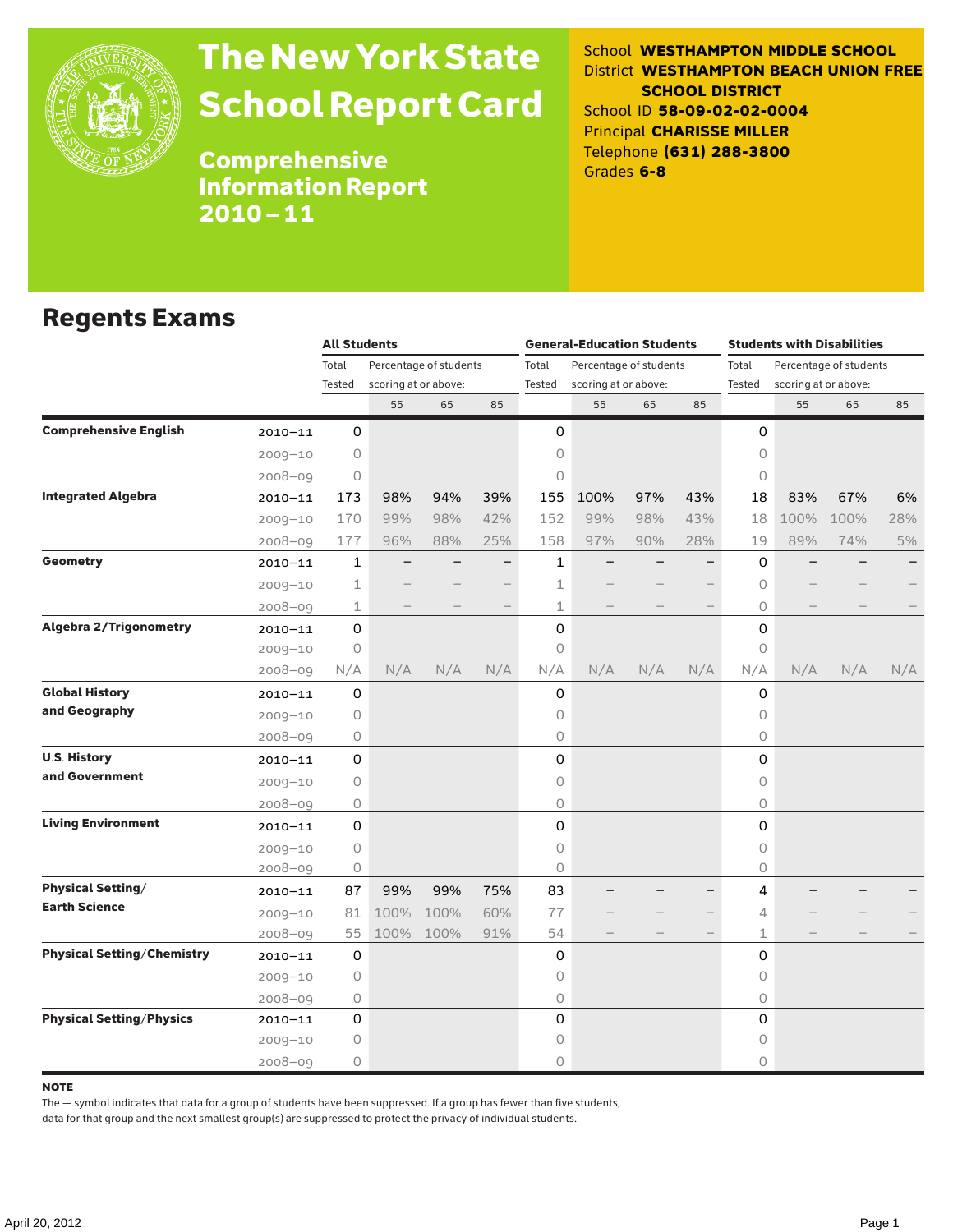School ID 58-09-02-02-0004

School **WESTHAMPTON MIDDLE SCHOOL**<br>School ID 58-09-02-020404<br>**DISTRICT** DISTRICT

### New York State English as a Second Language Achievement Test (NYSESLAT)

|                                                    |             |                | <b>All Students</b>               |                             |     |                          | <b>General-Education Students</b>          |                                                                           |                     |     |                          |              | <b>Students with Disabilities</b> |  |                     |       |  |  |  |
|----------------------------------------------------|-------------|----------------|-----------------------------------|-----------------------------|-----|--------------------------|--------------------------------------------|---------------------------------------------------------------------------|---------------------|-----|--------------------------|--------------|-----------------------------------|--|---------------------|-------|--|--|--|
|                                                    |             | Total          | Tested in each performance level: | Percent of students scoring |     |                          | Total<br>Tested in each performance level: | Percent of students scoring<br>Total<br>Tested in each performance level: |                     |     |                          |              |                                   |  |                     |       |  |  |  |
|                                                    |             |                |                                   | Begin. Interm. Adv.         |     | Prof.                    |                                            |                                                                           | Begin. Interm. Adv. |     | Prof.                    |              |                                   |  | Begin. Interm. Adv. | Prof. |  |  |  |
| <b>Listening</b>                                   | $2010 - 11$ | 0              |                                   |                             |     |                          | 0                                          |                                                                           |                     |     |                          | 0            |                                   |  |                     |       |  |  |  |
| and Speaking<br>$(Grades K-1)$                     | $2009 - 10$ | 0              |                                   |                             |     |                          | 0                                          |                                                                           |                     |     |                          | $\circ$      |                                   |  |                     |       |  |  |  |
|                                                    | $2008 - 09$ | 0              |                                   |                             |     |                          | 0                                          |                                                                           |                     |     |                          | 0            |                                   |  |                     |       |  |  |  |
| <b>Reading</b><br>and Writing<br>$(Grades K-1)$    | $2010 - 11$ | 0              |                                   |                             |     |                          | 0                                          |                                                                           |                     |     |                          | 0            |                                   |  |                     |       |  |  |  |
|                                                    | $2009 - 10$ | 0              |                                   |                             |     |                          | 0                                          |                                                                           |                     |     |                          | $\Omega$     |                                   |  |                     |       |  |  |  |
|                                                    | $2008 - 09$ | 0              |                                   |                             |     |                          | $\circ$                                    |                                                                           |                     |     |                          | 0            |                                   |  |                     |       |  |  |  |
| <b>Listening</b><br>and Speaking<br>$(Grades 2-4)$ | $2010 - 11$ | 0              |                                   |                             |     |                          | 0                                          |                                                                           |                     |     |                          | 0            |                                   |  |                     |       |  |  |  |
|                                                    | $2009 - 10$ | 0              |                                   |                             |     |                          | $\circ$                                    |                                                                           |                     |     |                          | 0            |                                   |  |                     |       |  |  |  |
|                                                    | $2008 - 09$ | 0              |                                   |                             |     |                          | $\circ$                                    |                                                                           |                     |     |                          | 0            |                                   |  |                     |       |  |  |  |
| <b>Reading</b><br>and Writing<br>$(Grades 2-4)$    | $2010 - 11$ | 0              |                                   |                             |     |                          | 0                                          |                                                                           |                     |     |                          | 0            |                                   |  |                     |       |  |  |  |
|                                                    | $2009 - 10$ | 0              |                                   |                             |     |                          | $\circ$                                    |                                                                           |                     |     |                          | $\Omega$     |                                   |  |                     |       |  |  |  |
|                                                    | $2008 - 09$ | 0              |                                   |                             |     |                          | 0                                          |                                                                           |                     |     |                          | 0            |                                   |  |                     |       |  |  |  |
| <b>Listening</b><br>and Speaking<br>$(Grades 5-6)$ | $2010 - 11$ | $\mathbf{1}$   |                                   |                             |     | -                        | $\mathbf{1}$                               |                                                                           |                     |     | $\equiv$                 | 0            |                                   |  |                     |       |  |  |  |
|                                                    | $2009 - 10$ | $\overline{2}$ |                                   |                             |     | $\overline{\phantom{0}}$ | $\overline{2}$                             |                                                                           |                     |     | $\overline{\phantom{0}}$ | 0            |                                   |  |                     |       |  |  |  |
|                                                    | $2008 - 09$ | 1              |                                   |                             |     | $\overline{\phantom{0}}$ | $\mathbf 1$                                |                                                                           |                     |     | $\overline{\phantom{0}}$ | 0            |                                   |  |                     |       |  |  |  |
| <b>Reading</b><br>and Writing<br>$(Grades 5-6)$    | $2010 - 11$ | $\mathbf{1}$   |                                   |                             |     | $\overline{\phantom{0}}$ | $\mathbf{1}$                               |                                                                           |                     |     | $\overline{\phantom{0}}$ | 0            |                                   |  |                     |       |  |  |  |
|                                                    | $2009 - 10$ | 2              |                                   |                             |     | $\overline{\phantom{0}}$ | $\overline{2}$                             |                                                                           |                     |     | $\qquad \qquad$          | $\circ$      |                                   |  |                     |       |  |  |  |
|                                                    | $2008 - 09$ | $\mathbf 1$    |                                   |                             |     |                          | $\mathbf 1$                                |                                                                           |                     |     |                          | 0            |                                   |  |                     |       |  |  |  |
| <b>Listening</b><br>and Speaking<br>$(Grades 7-8)$ | $2010 - 11$ | $\overline{1}$ | 14%                               | 43%                         | 14% | 29%                      | 6                                          |                                                                           |                     |     | $\overline{\phantom{0}}$ | $\mathbf{1}$ |                                   |  |                     |       |  |  |  |
|                                                    | $2009 - 10$ | 3              |                                   |                             |     |                          | 3                                          |                                                                           |                     |     |                          | $\circ$      |                                   |  |                     |       |  |  |  |
|                                                    | $2008 - 09$ | 10             | 40%                               | 10%                         | 20% | 30%                      | 10                                         | 40%                                                                       | 10%                 | 20% | 30%                      | 0            |                                   |  |                     |       |  |  |  |
| <b>Reading</b><br>and Writing<br>$(Grades 7-8)$    | $2010 - 11$ | 7              | 29%                               | 43%                         | 14% | 14%                      | 6                                          |                                                                           |                     |     |                          | 1            |                                   |  |                     |       |  |  |  |
|                                                    | $2009 - 10$ | 3              |                                   |                             |     | $\overline{\phantom{0}}$ | 3                                          |                                                                           |                     |     |                          | $\circ$      |                                   |  |                     |       |  |  |  |
|                                                    | $2008 - 09$ | 10             | 60%                               | 10%                         | 10% | 20%                      | 10                                         | 60%                                                                       | 10%                 | 10% | 20%                      | 0            |                                   |  |                     |       |  |  |  |
| Listening<br>and Speaking<br>$(Grades 9-12)$       | $2010 - 11$ | 0              |                                   |                             |     |                          | 0                                          |                                                                           |                     |     |                          | 0            |                                   |  |                     |       |  |  |  |
|                                                    | $2009 - 10$ | 0              |                                   |                             |     |                          | 0                                          |                                                                           |                     |     |                          | 0            |                                   |  |                     |       |  |  |  |
|                                                    | $2008 - 09$ | 0              |                                   |                             |     |                          | $\bigcirc$                                 |                                                                           |                     |     |                          | 0            |                                   |  |                     |       |  |  |  |
| <b>Reading</b><br>and Writing<br>$(Grades 9-12)$   | $2010 - 11$ | 0              |                                   |                             |     |                          | 0                                          |                                                                           |                     |     |                          | 0            |                                   |  |                     |       |  |  |  |
|                                                    | $2009 - 10$ | $\bigcirc$     |                                   |                             |     |                          | $\circ$                                    |                                                                           |                     |     |                          | $\circ$      |                                   |  |                     |       |  |  |  |
|                                                    | $2008 - 09$ | 0              |                                   |                             |     |                          | $\circ$                                    |                                                                           |                     |     |                          | 0            |                                   |  |                     |       |  |  |  |

#### note

The — symbol indicates that data for a group of students have been suppressed. If a group has fewer than five students,

data for that group and the next smallest group(s) are suppressed to protect the privacy of individual students.